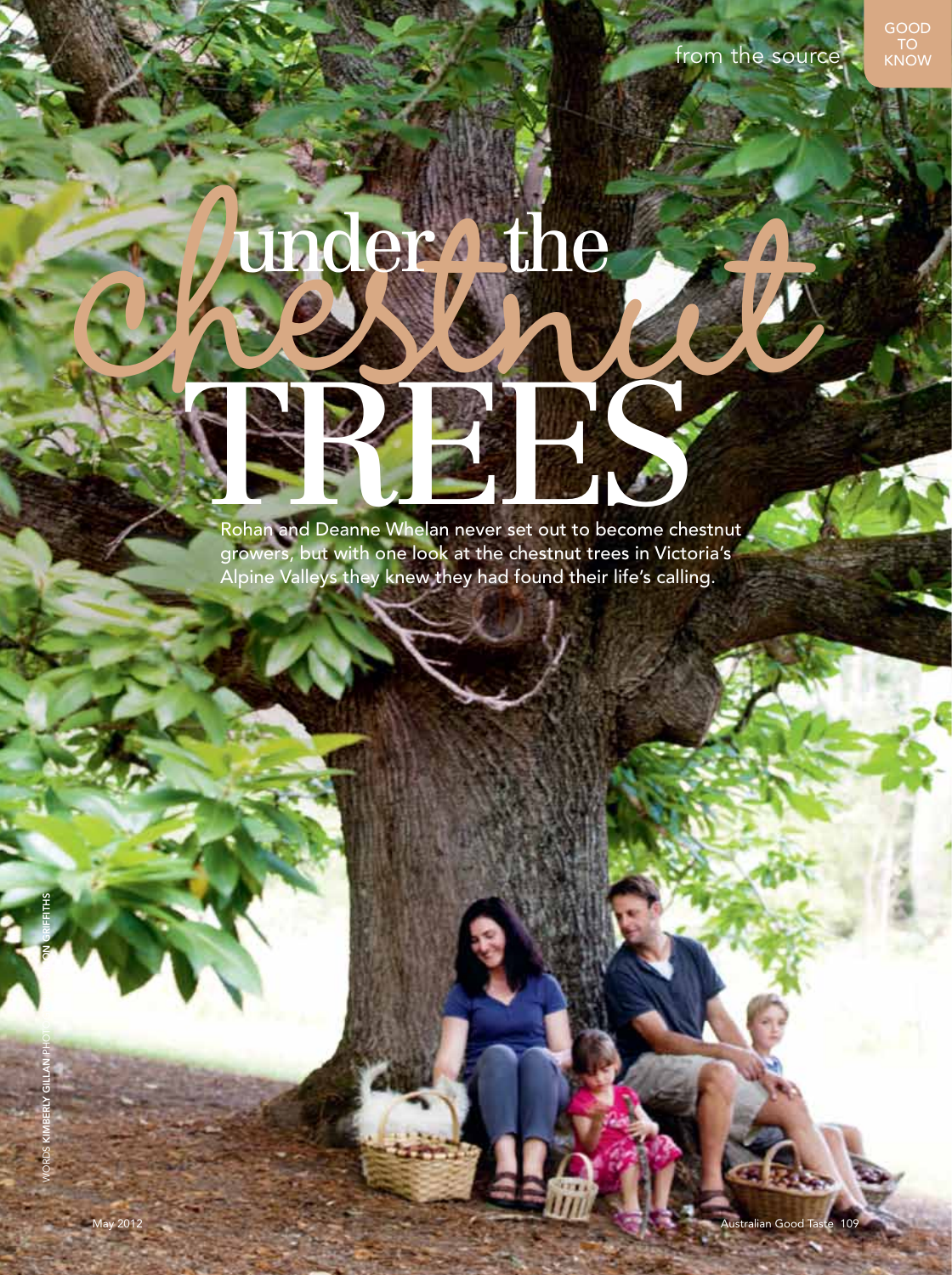Chestnuts have an earthy flavour that's unlocked from roasting over an open fire.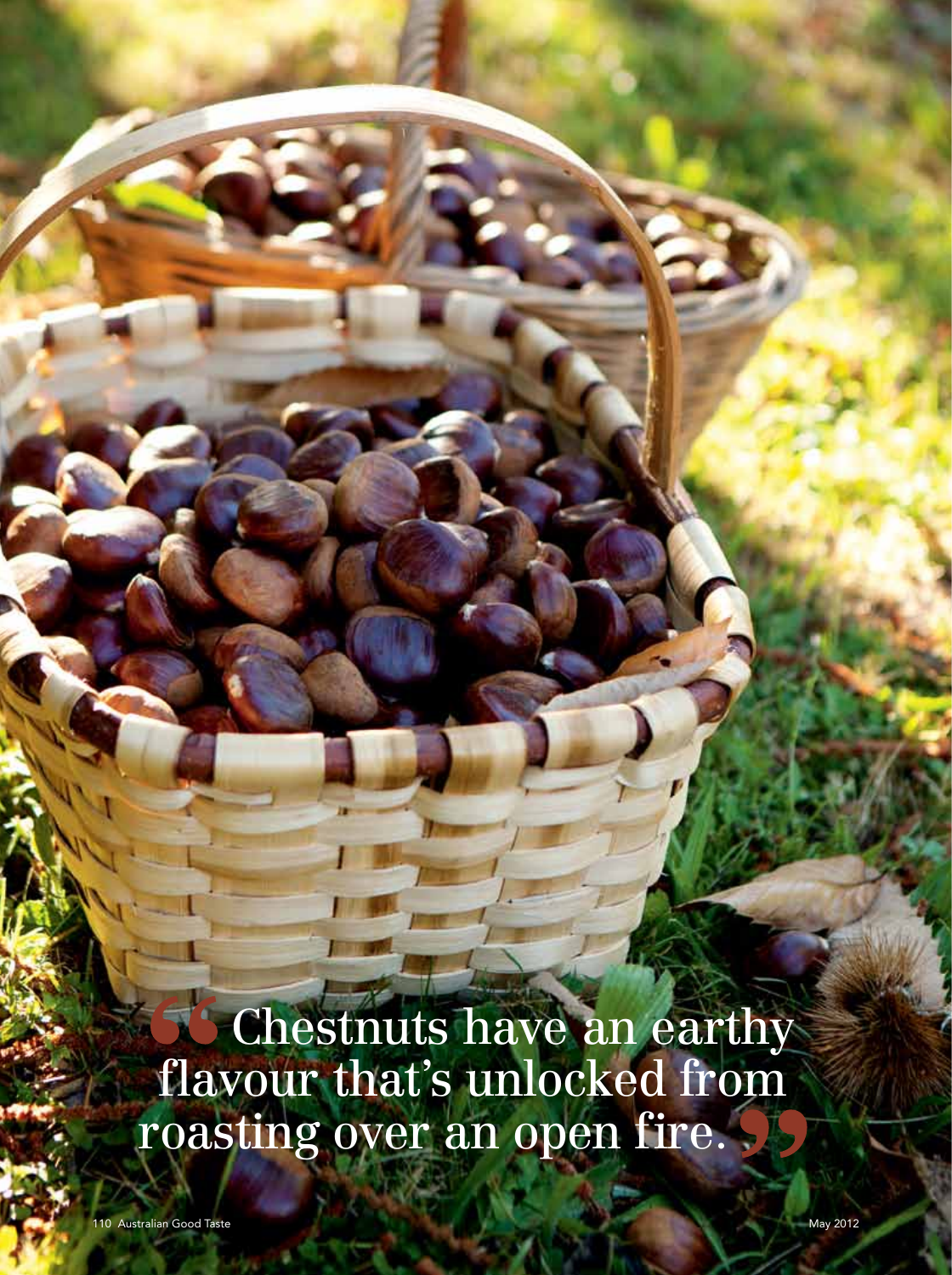Rohan and Deanne Whelan love their life on the edge of the mountains of Victoria's Alpine Valleys.

**MANU hen Rohan and Deanne Whelan first bought their chestnut grove in Wandiligong, a four-hout drive north-east of Melbourne, they'd space of Melbourne** Whelan first bought their chestnut grove in Wandiligong, a four-hour never even tasted chestnuts. "We loved the trees but we knew nothing about them," admits Rohan. The Whelans soon found some local growers who invited them over to sample the diverse nut. "They showed us how to roast them – they were beautiful," recalls Rohan.

Now, it's no surprise what gets served up most nights at the Whelans. "We have a lot of roast chestnuts," says Rohan. "But we've learnt to slice the outer shell halfway around and pierce the inner shell before cooking them. The first time I tried to cook them in the microwave they exploded with a loud bang and made a white fluffy mess because the moisture inside builds pressure."

### fresh country air

Farming was the last thing on Rohan and Deanne's minds when they started looking for a country retreat in 1997. "We'd done a lot of hiking around nearby mountains and loved the area," recalls Deanne. As soon as they laid eyes on the 1.5-hectare Wandiligong property in the Alpine Valleys, they knew they'd found their new home – and livelihood.

Nestled on the edge of a mountain range, the steep block was home to a group of chestnut trees, some dating back 130 years. The area's cold, wet winters and hot, dry summers make ideal conditions for growing chestnuts. "It was great because we wanted somewhere we could eventually live," explains Deanne.

They kept their home in Geelong, about a five-hour drive south-west of the property, and started coming to  $\rightarrow$ 



Little Scruffty loves farm life, too.

buying chestnuts

*You'll find fresh chestnuts in the chilled cabinet in the fresh produce section of Woolworths.*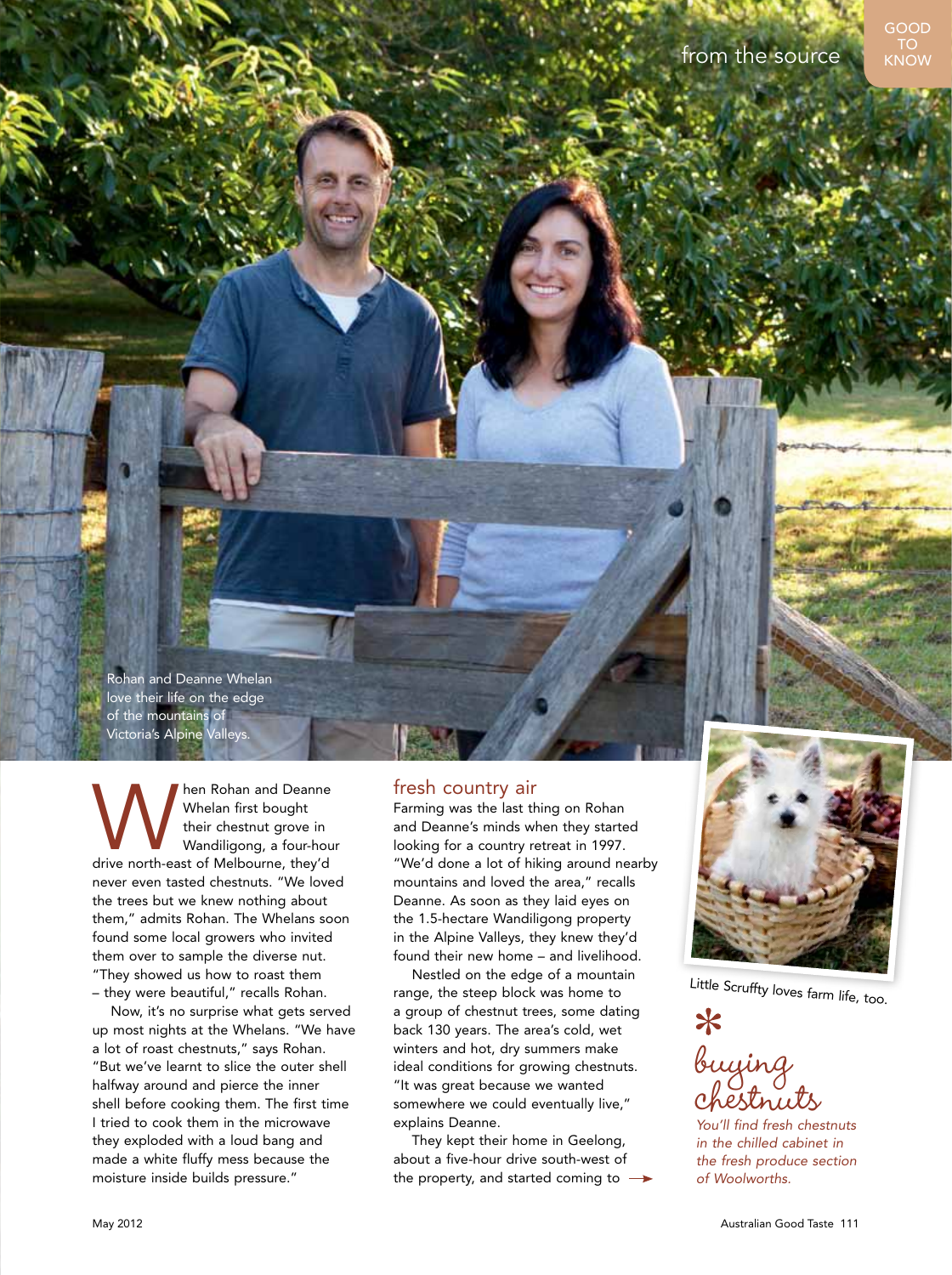





Wandiligong for holidays and to harvest chestnuts from mid-March to early-May. "We usually have friends and family come up to help because they like it – it's relaxing under the trees," says Deanne. "Picking chestnuts is never something we've looked at as work, we've always seen it as something we enjoy doing. You end the day feeling like you've done something."

### growing collection

Since purchasing the grove, Rohan and Deanne have planted 150 trees, bringing their collection to 200.

"Our nut production has gone up a lot because of the grafting and planting – we're thinking we'll pick about five tonnes of chestnuts this year, compared to two tonnes in the past," says Rohan.

Lucky for the Whelans, who didn't have a farming background, there's no complex science to determining

when the chestnuts are ripe – all they have to do is look around. "We know they're ready when they've fallen on the ground," says Deanne. "When it's in full 'drop' there'll be a carpet of husks and nuts under all the trees. Most husks contain about three nuts."

After they've scooped them up and removed the nuts from the spiky husks, the Whelans pack up their beautiful chestnuts and get them ready to send to Woolworths. But they always keep enough of their bounty of fresh chestnuts to use in their own kitchen.

After 15 years working on their chestnut grove, Rohan and Deanne have tasted chestnuts in every possible way – from the sweet chestnut puree they spread on freshly baked scones to Deanne's favourite chestnut soup. Made with a puree of fresh chestnuts and cream, this hearty soup is a favourite of the Whelans and a rich reward for their hard work during the harvest.

## try this

- For tasty nibbles to *serve with drinks, sauté peeled chestnuts in olive oil, fennel seeds, dried chilli flakes and sea salt until golden and tender.*
- To make a delicious autumnal dessert, simmer peeled *chestnuts in port. Add strips of orange rind and a little caster sugar. Cook until the chestnuts are tender.*  Serve with double cream.